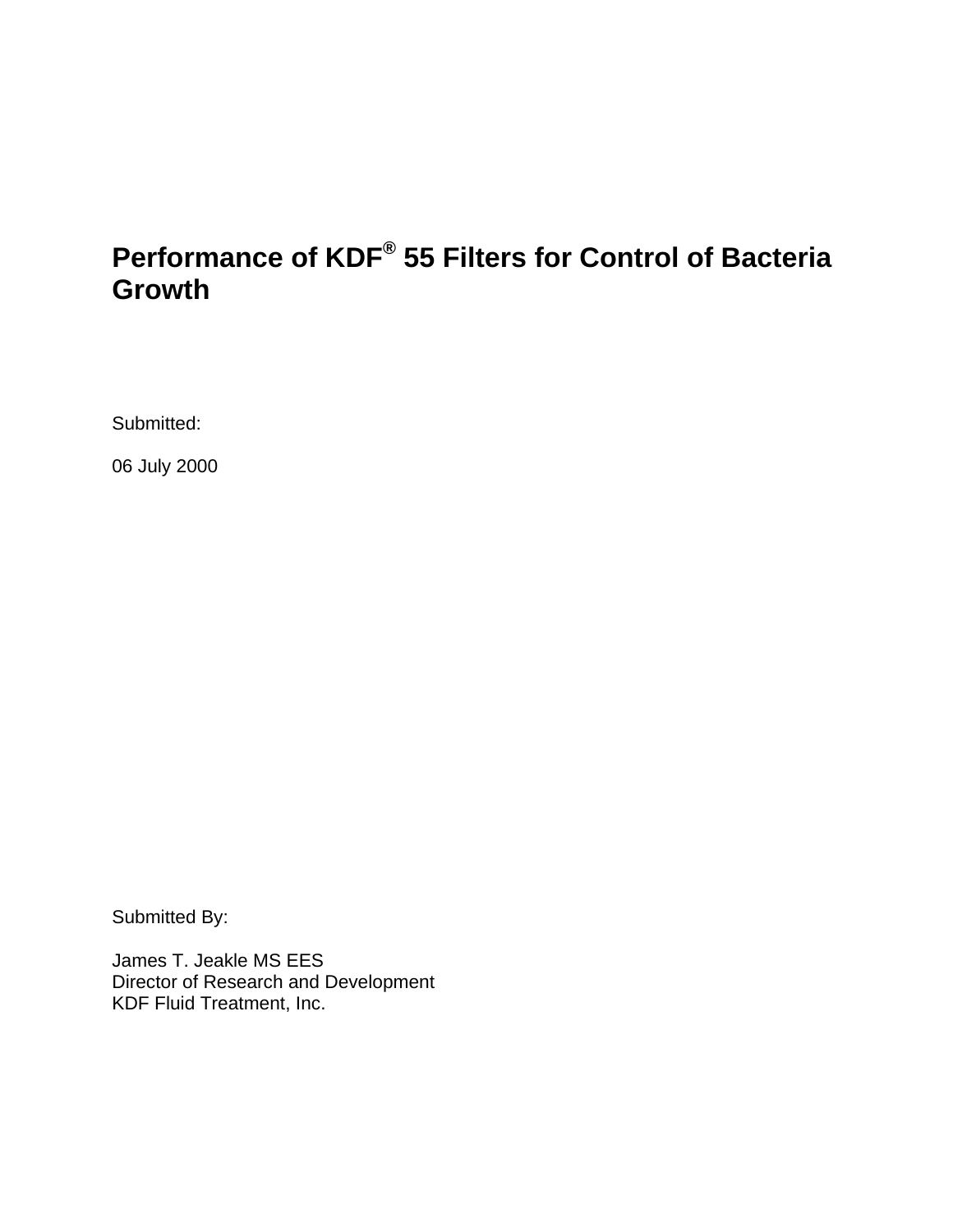## **Introduction**

Bacteria can occur as free living organisms in aquatic and terrestrial ecosystems or as monolayers or biofilms attached to solid substrates. Adhesion of bacteria to surfaces and the development of attached communities are common survival phenomena. Attachment to solids is controlled by physiochemical interactions between the bacteria surface and the substrate. There are two forms of adhesion, reversible; those controlled by VanderWaals forces and irreversible, hydrophobic interactions, dipole moments and H-bonding. Several environmental factors influence bacteria attachment including; pH, electrolyte species and concentration and the presence of heavy metals. This may be through modifying the physiochemical interactions or through shifts in bacterial activity and growth. The USEPA has listed KDF 55 process medium as a "Pesticidal Device." This means that the medium controls but does not eliminate bacterial populations. There is evidence that there are several mechanisms behind the medium's bacterial control properties. These are theorized to be; ORP shift, radical and hydrogen peroxide formation and zinc dissolution into the effluent water.

## **Bacterial Physiology**

Several hypotheses were put forward as to how the medium controls bacterial populations. The central theme of these is that the electrochemical reactions described previously are involved in many ways. Before these mechanisms can be elaborated on a general understanding of bacteria must be established as to their structure and metabolism.

## **Bacterial Structure**

Structurally bacterial cell consists of the following:

- 1. A cell membrane usually surrounded by a cell wall and sometimes by an outer membrane.
- 2. An internal cytoplasm with ribosomes, a nuclear region, granules and vesicles.
- 3. A variety of external structures, such as capsules, flagella and pilli.

The semirigid cell wall lies outside the cell membrane and is present in nearly all bacteria and performs two functions. First, it maintains the characteristic shape of the cell. Second, it prevents the cell from bursting when fluids flow into the cell by osmosis. Though the cell wall surrounds the cell membrane it is extremely porous and does not play a major role in regulating the entry of materials into the cell. The cell membrane, on the other hand, is a dynamic, constantly changing entity that forms a boundary between a cell and its environment and regulates what moves into and out of a cell by transport mechanisms. In bacteria the membrane also performs certain functions such as synthesis of cell wall components, DNA replication, secretion of proteins, respiration, and captures energy in ATP.

## **Bacterial Metabolism**

Metabolism is the sum of all the chemical processes carried out by a living organism. It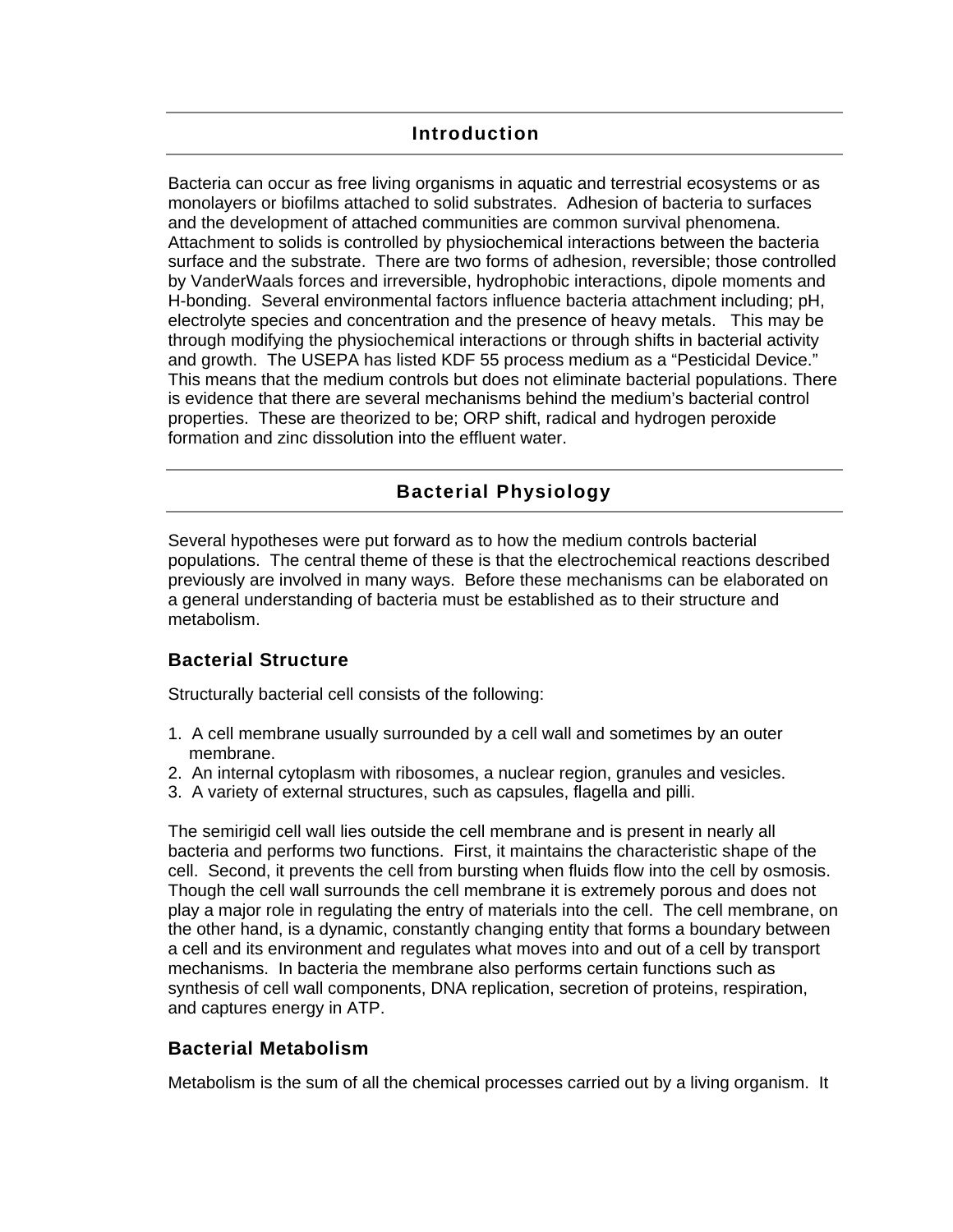includes anabolism, reactions that require energy to synthesize complex molecules and catabolism, reactions that release energy by breaking complex molecules. Anabolism is needed for growth, reproduction and repair of cellular structures. Catabolism provides organisms with energy for its life processes including movement, transport, and anabolism.

All catabolic reactions involve electron transfer that allows energy to be captured in highenergy bonds in ATP and similar molecules. Electron transfer is directly related to oxidation and reduction. When substances lose electrons, oxidation, energy is released, but at the same time another substance must gain electrons, be reduced. The various ways that bacteria capture energy are classified as; autotrophic, self-feeding, and heterotrophic, other feeding. These two classifications include the sub groups of phototrophs that obtain energy from light and chemotrophs that obtain energy by breaking down chemical substances either organic or inorganic. Nearly all the infectious microorganisms are chemoheterotrophs. Metabolic processes in chemoheterotrophs include; glycolosis, fermentation, and aerobic respiration. Glycolosis and fermentation do not require oxygen as an electron acceptor and transfers only a small amount of the energy in a glucose molecule to ATP. Aerobic respiration does require oxygen as an electron acceptor and captures a relatively large amount of the energy in a glucose molecule in ATP.

## **Electron Acceptor Consumption**

Redox reactions affect the speciation and mobility of dissolved constituents of water, especially metals and organic compounds. Microbially mediated redox processes proceed sequentially so that electron donors and acceptors are converted to final product with transient intermediate products being formed [Chapelle, et al., 1995]. The patterns of electron acceptor consumption and final product accumulation do not always unequivocally define the distribution of redox processes due to continuous replenishment of the acceptor. For example, during the initial steps of anaerobic decomposition of organic matter a wide variety of fermentive microorganisms produce  $H_2$ . As rapidly as  $H_2$  is produced, respiratory microorganisms that use oxidized compounds as terminal electron acceptors consume it. The most notable electron acceptors in aquatic environments are oxygen, manganese dioxide, nitrate, ferric iron, sulfate and carbon dioxide.

## **Microbial Control Mechanisms**

#### **Contact with the Medium Surface**

KDF 55 process medium produces up to a 500-mV drop in the oxidation-reduction potential (ORP) as measured in the medium bed [Wireman, 1990]. This is caused by the previously discussed galvanic cell formation the by-product of which is negatively charged electrons being made available at the medium's surface. Bacteria that directly contacting these electrons could have their cellular structures

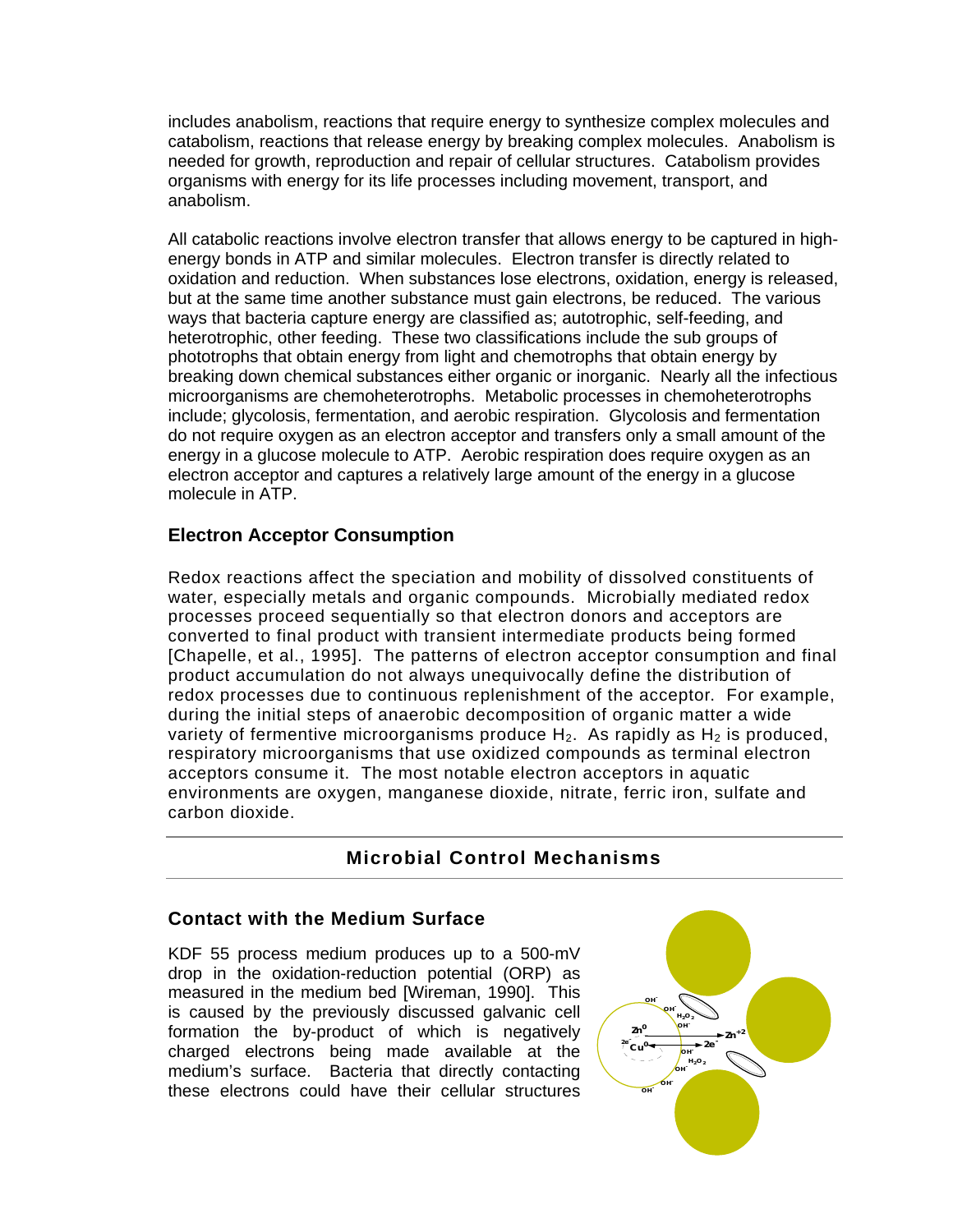disrupted through depolarization. Also, as water molecules are involved in the initial galvanic reaction through dissociation into hydroxide ions, a concentration gradient is formed at the interface. The concentration of water in the bacterial cell would be greater than that surrounding the medium resulting in rapid diffusion leading to lysis, rupture, of the bacterial cellular membrane.

## **Radicals and Hydrogen Peroxide**

Studies conducted at the University of Notre Dame in South Bend, Indiana, on the ability of KDF process medium to reduce iron concentrations of water showed that hydroxyl radicals and hydrogen peroxide are produced during the oxidation of ferrous iron to ferric iron by the medium [Schmelling and Gray, 1994]. Other research also indicates that oxidation reactions involving dissolved oxygen in groundwater systems may include an intermediate product such as hydrogen peroxide [Barcelona, et al., 1989]. This would help explain the media's ability to control organisms that lack catalase, the obligate anaerobes, but not the coliforms. Also, due to the reactivity of hydrogen peroxide and radicals, this effect would only be evident in the medium bed and any residual affect in effluent waters would be minimal.

## **Zinc Intolerance (Toxicity)**

Bacteria that are zinc intolerant will be impacted by the release of zinc by the medium. Intolerance for a metal ion is dependent upon whether or not an organism has an active transport mechanism to regulate its concentration within its cellular structure. Zinc, and other heavy metals denature proteins through the disruption of hydrogen and disulfide bonds resulting in the functional shape of the protein being destroyed [Creager, et al., 1990]. Since much of a cell as well as all its enzymes are proteins the regulation of heavy metals into and out of cells is important. In the instance of KDF process medium, the zinc concentrations may not be sufficient to permanently denature proteins, bactericidal, but only temporarily, bacteriostatic. Again, different species will have different levels of tolerance therefore not all bacteria are effected equally.

As other studies have shown a residual affect of the medium on bacterial populations the actions of zinc as an enzyme inhibitor may have to be taken into consideration as a primary factor [Wireman, 1990]. Since one of the similarities in the coliforms is that they are mixed acid fermentors, it is likely that zinc may interfere with this process as an enzyme inhibitor. Enzyme inhibition takes two forms, competitive and noncompetitive. As a competitive inhibitor the zinc would bind to an enzyme at an allosteric site blocking the normal substrate from attaching to the enzyme thus stopping its further reaction. Substrates are the substances upon which enzymes react forming products organisms use for their metabolism. Noncompetitive inhibition would involve the zinc ion binding in a place other than the allosteric site that then changes the shape of the enzyme enough to inhibit the normal substrate from attaching to the enzyme.

#### **Affects on Attachment**

Zinc has been shown in at least one study to lower the ability of bacteria to attach themselves to substrate [McEldowney, 1994]. The outer membrane of gram-negative bacteria, of which coliforms are a member, is structurally dependent on metallic cations. Metal binding to bacteria surfaces can influence attachment physiochemistry through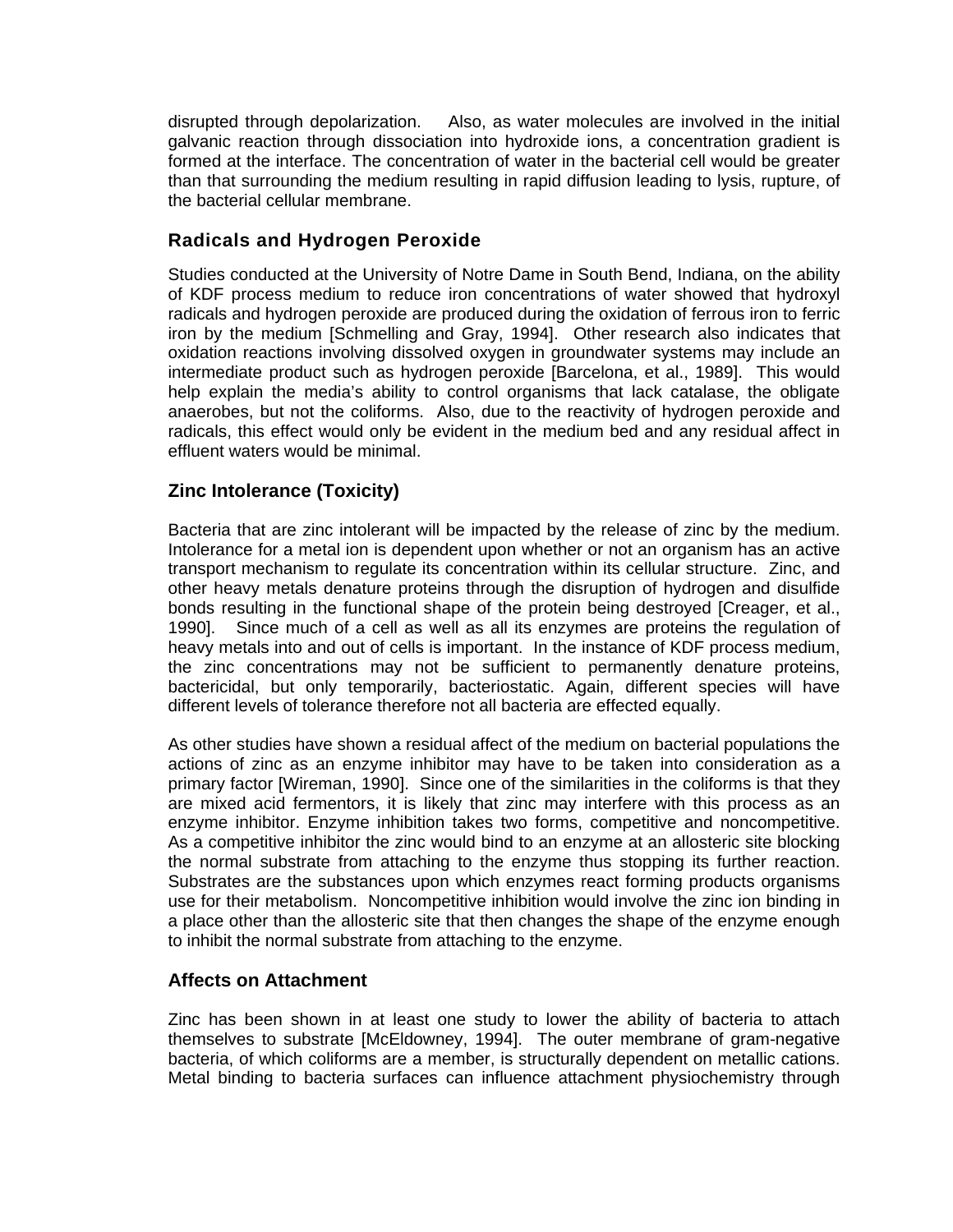polymer condensation and increased water structure at the surface causing greater hydrophobicity [McEldowney 1994]. Normally increasing the hydrophobicity of the cell surface would lead to a higher degree of attachment. However, zinc binding to the surface causes an increase in the anionic binding capacity leading to compaction of the diffuse electric double layer [McEldowney, 1994]. This in effect decreases bacterial attachment through modification of cell surface physiochemistry. Once the spatial distribution of bacteria between the solid, attached, and liquid, free, phases stress is created in the population leading to a crash in total bacterial counts [McEldowney, 1994].

## **Depletion of Electron Acceptors**

Each reaction involving an electron acceptor requires a single type of bacteria to carry it out. As long as the acceptor is present in the water the population of the bacterial species that uses it flourishes. Once the acceptor is used up, that particular species dies out and another takes its place depending upon availability of acceptors.

Zinc ions have been proven to have an inhibitory effect on bacterial activity during cell growth in Azobacter vinelandii [Huyer and Page, 1989]. This is by acting as a mixed type inhibitor of the enzyme ferric reductase. Ferric reductase is an enzyme used by some bacteria in electron transfer reactions for the production of energy by the conversion of NADH to NAD. Zinc in effect prevents this conversion from occurring. This inhibition is illustrated in the diagram below on the left.



#### **Zinc Inhibited Electron Transfer**



## **Experimental**

## **Test Apparatus**





The diagram and picture on the left illustrate the apparatus designed to test the effectiveness of filters for bacterial control. A challenge water supply conforming to ANSI/NSF 42- 1988 Standards feeds the filters, one containing a combination of KDF 55 process medium and carbon (KDF/GAC) and one containing carbon alone (GAC). The same water supply line feeds both filters. Two sets of filters were tested. The discharge lines for the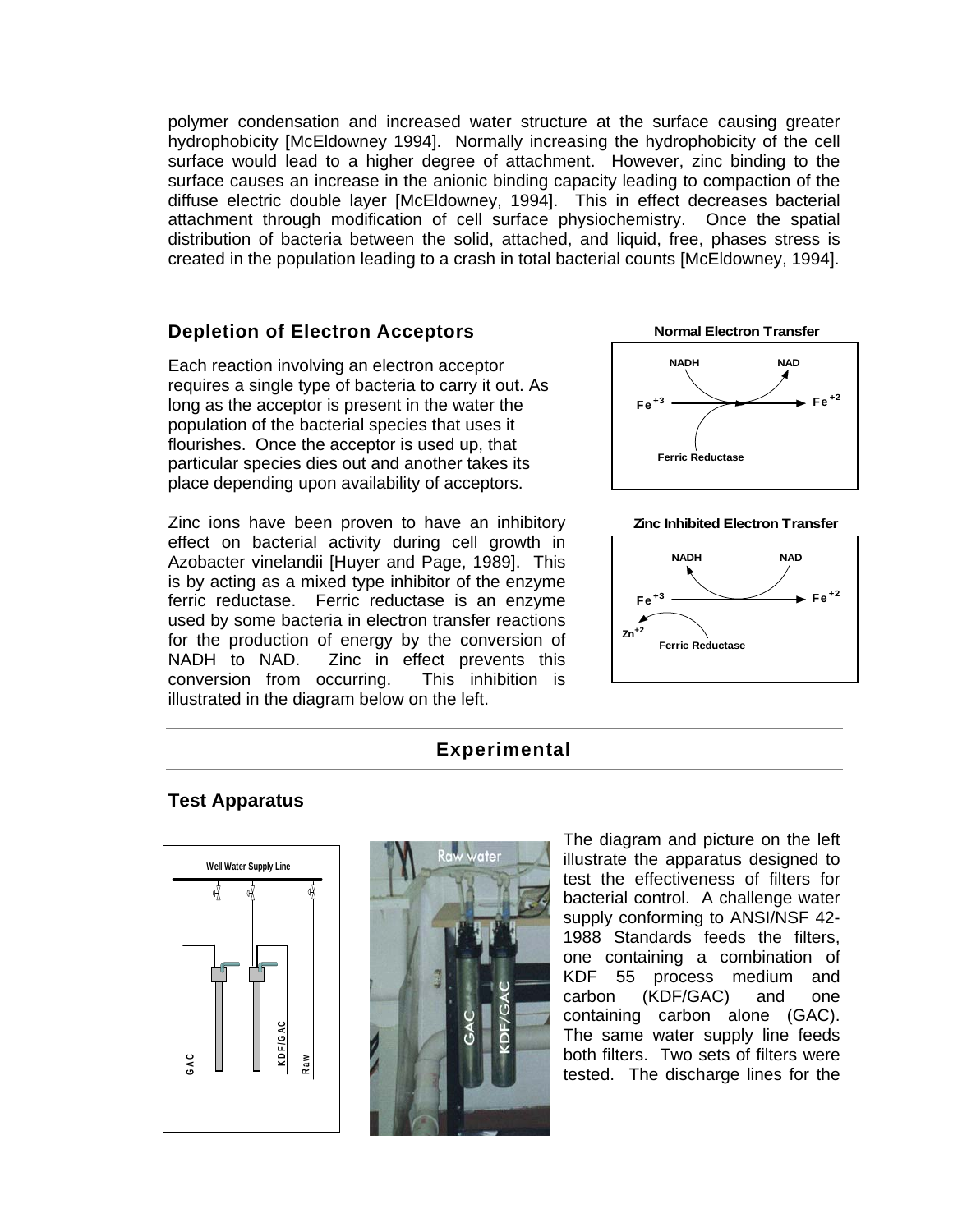bacterial, zinc (Zn), and copper (Cu). filter and the raw supply line empty into a basin and water samples for testing were drawn directly from these discharge lines. A timer was used to cycle the filters for 90% off 10% on for 16-hours per day with an 8-hour per day rest period. Samples for testing were drawn at the end of the 8-hour rest period and represents the volume of water contained within the filters. The raw sample grabbed represents the majority of the volume of stagnant water in the test lines prior to the on-cycle. The test filters were run at a flow rate of 0.50-gpm that calculates to 45-gallons per day with the on-off cycle used. The following is a list of the analytes measured during testing: total heterotrophic

## **Bacteriological Examination**

Membrane Filtration (MF) techniques, HACH Method 8242, using m-TGE broth with TTC indicator was used to determine total heterotrophic bacteria. This method is USEPA approved and requires that no additional confirmation tests be performed.

The water samples generated were filtered through a 0.45  $\mu$ m cellulose membrane and then transferred to petri dishes containing the prepared broth suspended on an absorbent pad. Once the petri dishes were prepared they were then incubated at 35  $\pm$ 0.5  $\degree$ C for 48-hours. At the end of the incubation periods all colonies on the pads were counted and reported as total colonies per 200-mL. All effort was made throughout testing to conform to quality assurance practices as outlined in Standard Method  $18<sup>th</sup>$ Edition Part 9000.

| Bacteria (Colonies/200mL)                                                            |      |               |      |               |         |            |  |
|--------------------------------------------------------------------------------------|------|---------------|------|---------------|---------|------------|--|
|                                                                                      |      | Filter Set #1 |      | Filter Set #2 |         |            |  |
| Gallons                                                                              | Raw  | KDF/GAC       | GAC  | Raw           | KDF/GAC | <b>GAC</b> |  |
| 0                                                                                    | 469  | 50            | 1088 | 800           | 35      | 1080       |  |
| 250                                                                                  | 413  | 63            | 1320 | 1440          | 743     | 1390       |  |
| 500                                                                                  | 1270 | 76            | 1400 | 1200          | 960     | 1560       |  |
| 750                                                                                  | 1540 | 68            | 2550 | 1320          | 980     | 2400       |  |
| 1000                                                                                 | 1080 | 426           | 2000 | 1440          | 840     | 2440       |  |
| 1250                                                                                 | 1800 | 619           | 2200 | 1320          | 936     | 2640       |  |
| 1500                                                                                 | 1200 | 600           | 3460 | 724           | 488     | 1200       |  |
| Mean                                                                                 | 983  | 159           | 1864 | 1136          | 513     |            |  |
| ANSI/NSF 42-1988 Sec. H Effluent Mean not to Exceed Influent Mean with 20% precision |      |               |      |               |         |            |  |

## **Data/Results**

The data presented above helps support the claims of KDF Fluid Treatment Inc., that KDF 55 process medium is bacteriostatic as described in ANSI/NSF 42-1988. This description states that a bacteriostatic unit is a drinking water treatment unit designed to limit the passage and/or growth of heterotrophic bacteria so that the bacterial population is no higher in the effluent than in the influent. Section H of this standard defines acceptance as: the geometric mean of the heterotrophic plate counts of the effluent samples from each test unit shall be no greater than the geometric mean of the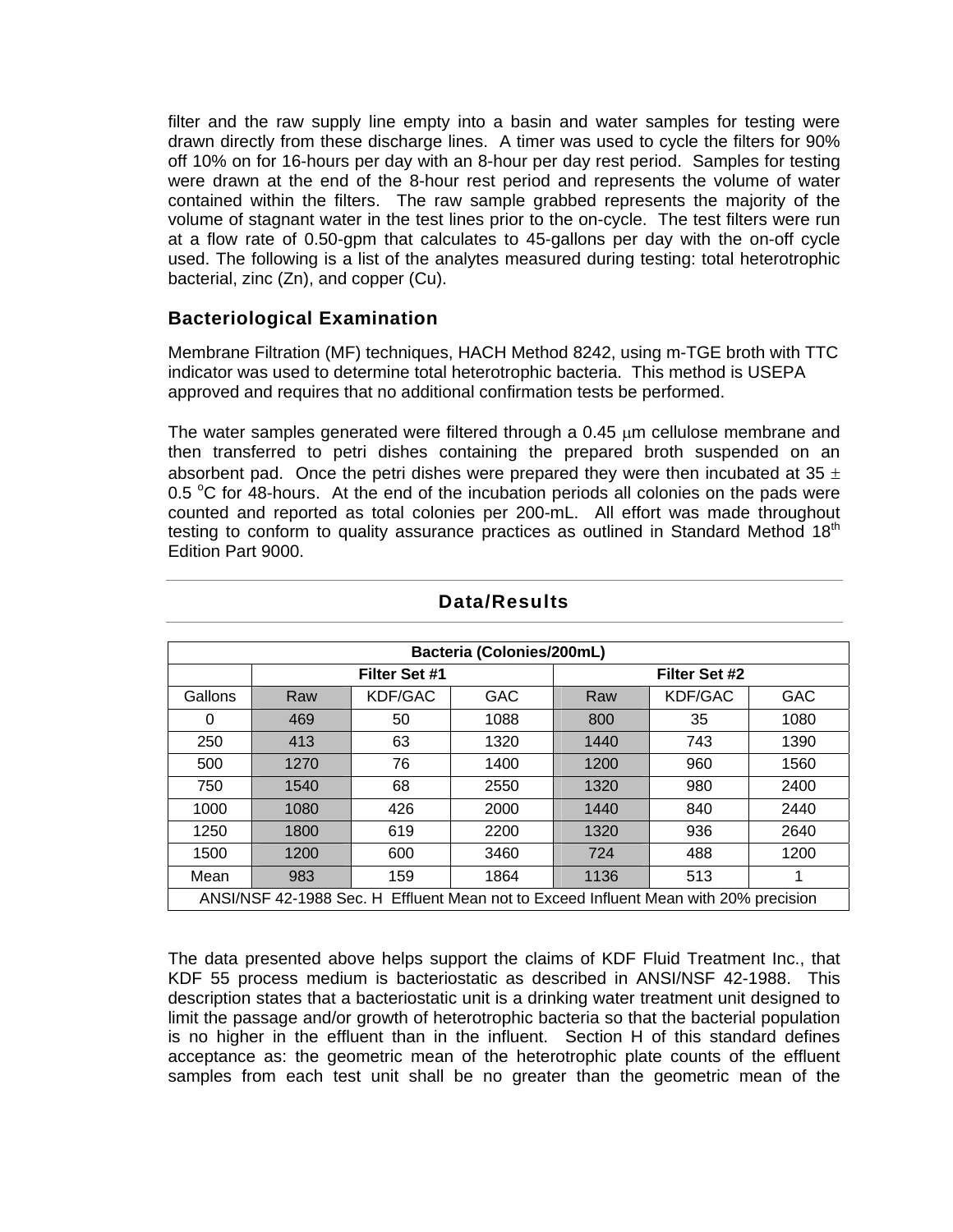heterotrophic plate counts of the influent samples within a measurement precision of 20 percent. Section H goes on to state that an active agent (or it's degradation product) if any shall not be at a level of toxicological significance. Zinc and copper elution from the filters, the degradation products, are within the USEPA set MCLs of 5.00 mg/l and 1.30 mg/l respectively.

### **Referenced Documents**

Standard Methods:

APHA, AWWA, WEF. Standard Methods for the Examination of Water and Wastewater; 18<sup>th</sup> Edition; APHA: Washington D.C., 1992.

HACH Company; Water Analysis Handbook, 3<sup>rd</sup> Edition; HACH Co: Loveland, 1997.

NSF International Standards:

ANSI/NSF 42-1988 Drinking Water Treatment Units-Aesthetic Effects.

Independent Studies:

Barcelona, M.J.; Holm, T.R.; Schock, M.R.; George, G.K.; Spatial and Temporal Gradients in Aquifer Oxidation-Reduction Conditions. Water Resour. Res. 1989, 25 (5), 991-1003.

Chapelle, F.H.; McMahon, P.B.; Dubrovsky, N.M.; Fujii, R.F.; Oaksford, E.T.; Vroblesky, D.A.; Deducing the Distribution of Terminal Electron-Accepting Processes in Hydrologically Diverse Groundwater Systems. Water Resour. Res. 1995, 31(2), 359-371.

Creager, J.G.; Black, J.G.; Davison, V.E.; Microbiology: Principles and Applications. Prentice Hall: New York, 1990.

Dean-Ross, D; Response of Attached Bacteria to Zinc in Artificial Streams. Can. J. Microbiol. 1990, 36, 561-566.

Huyer, M.; Page, W.J.; Ferric Reductase Activity in Azobacter vinelandii and Its Inhibition by  $Zn^{2+}$  Journal of Bacteriology. 1989, 171, 4031-4037.

McEldowney, S.; Effects of Cadmium and Zinc on Attachment and Detachment Interactions of Pseudomonas fluorescens H2 with Glass. Applied and Environmental Microbiology 1994, 171, 4031-4037.

Schmelling, D.C. and Gray, K.A. Laboratory Report. University of Notre Dame: South Bend, 1994.

Graphics and Statistics Software: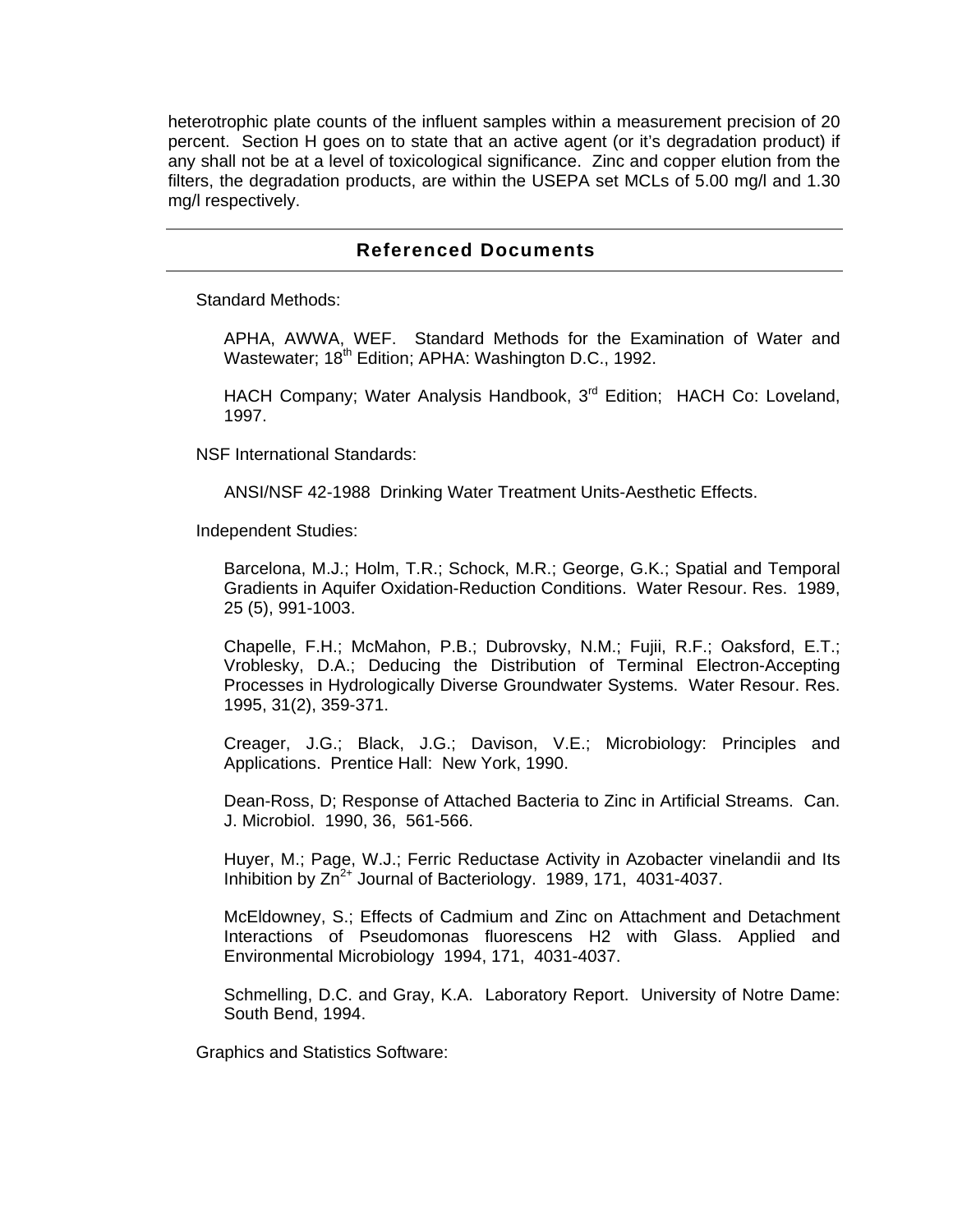Column Statistics were performed using GraphPad Prism version 3.00 for Windows, GraphPad Software, San Diego California USA.

## **WATER ANALYSES**

| <i>SAMPLE IDENTIFICATION</i>  |  |                                       |            |                |                           |  |  |
|-------------------------------|--|---------------------------------------|------------|----------------|---------------------------|--|--|
| Client                        |  | <b>KDFFT Well Water</b>               |            |                |                           |  |  |
| Date Received                 |  | 06/01/00                              |            |                |                           |  |  |
| Technician                    |  | HM                                    |            |                |                           |  |  |
| Date Analyzed                 |  | 06/01/00                              |            |                |                           |  |  |
| <b>TESTING PARAMETERS</b>     |  |                                       |            |                |                           |  |  |
|                               |  |                                       |            |                |                           |  |  |
| <b>Test</b>                   |  | <b>Method</b>                         | <b>EDL</b> | <b>Results</b> | <b>Units</b>              |  |  |
| PH                            |  | SM 18 <sup>th</sup> 4500 B            | <b>NA</b>  | 7.56           | pH units                  |  |  |
| <b>Conductivity</b>           |  | SM 18 <sup>th</sup> 2510 B            | <b>NA</b>  | 573            | $\mu$ S/cm                |  |  |
| <b>TDS</b>                    |  | SM 18 <sup>th</sup> 2510 B            | <b>NA</b>  | 279            | mg/I Total Ionic          |  |  |
| <b>Total Alkalinity</b>       |  | SM 18 <sup>th</sup> 2320 B            | 10.00      | 289            | $mg/l$ as $CaCO3$         |  |  |
| <b>Bicarbonate Alkalinity</b> |  | SM 18 <sup>th</sup> 2320 B            | 10.00      | 289            | mg/l as CaCO <sub>3</sub> |  |  |
| <b>Carbonate Alkalinity</b>   |  | SM 18 <sup>th</sup> 2320 B            | 10.00      | 0              | mg/l as CaCO <sub>3</sub> |  |  |
| <b>Total Hardness</b>         |  | Calculated                            | 10.00      | 270            | mg/l as $CaCO3$           |  |  |
| Calcium                       |  | SM 18 <sup>th</sup> 3500 Ca B         | 13.00      | 61.44          | mg/I Ionic                |  |  |
| <b>Magnesium</b>              |  | SM 18 <sup>th</sup> 3500 Mg B         | 0.190      | 28.26          | mg/I Ionic                |  |  |
| Sodium                        |  | SM 18 <sup>th</sup> 3500 Na B         | 1.700      | 13.07          | mg/I Ionic                |  |  |
| Potassium                     |  | HACH Method 8049                      | <b>NA</b>  | 0.77           | mg/l ionic                |  |  |
| Iron, Total                   |  | SM 18 <sup>th</sup> 3500 Fe B         | 0.020      | 0.215          | mg/I Ionic                |  |  |
| Copper                        |  | SM 18 <sup>th</sup> 3500 Cu B         | 0.077      | <b>ND</b>      | mg/I Ionic                |  |  |
| <b>Zinc</b>                   |  | SM 18 <sup>th</sup> 3500 Zn B         | 0.018      | 0.173          | mg/I Ionic                |  |  |
| Lead                          |  | SM 18 <sup>th</sup> 3500 Pb B (3113A) | <b>NA</b>  |                | µg/l ionic                |  |  |
| Arsenic, Total                |  | SM 18 <sup>th</sup> 3500 As B (3113A) | <b>NA</b>  |                | µg/l ionic                |  |  |
| <b>Sulfate</b>                |  | HACH Method 8051                      | 7.000      | 47.0           | mg/l lonic                |  |  |
| <b>Nitrate</b>                |  | HACH Method 8171                      | <b>NA</b>  | <b>ND</b>      | mg/I Ionic                |  |  |
| Orthophosphate                |  | SM 18 <sup>th</sup> 4500 P E          | 0.010      | 0.32           | mg/I Ionic                |  |  |
| <b>Chloride</b>               |  | SM 18 <sup>th</sup> 4500 CI B         | 10.00      | 62.0           | mg/I Ionic                |  |  |
| <b>Silica</b>                 |  | <b>HACH Method 8185</b>               | <b>NA</b>  | 16.2           | mg/I Ionic                |  |  |
| <b>Chlorine, Free</b>         |  | SM 18 <sup>th</sup> 4500 CI G         | 0.010      |                | mg/l ionic                |  |  |
| <b>Chlorine, Total</b>        |  | SM 18 <sup>th</sup> 4500 CI G         | 0.010      |                | mg/I Ionic                |  |  |
| Monochloramine                |  | HACH Method 10045                     | 0.010      |                | mg/I Ionic                |  |  |